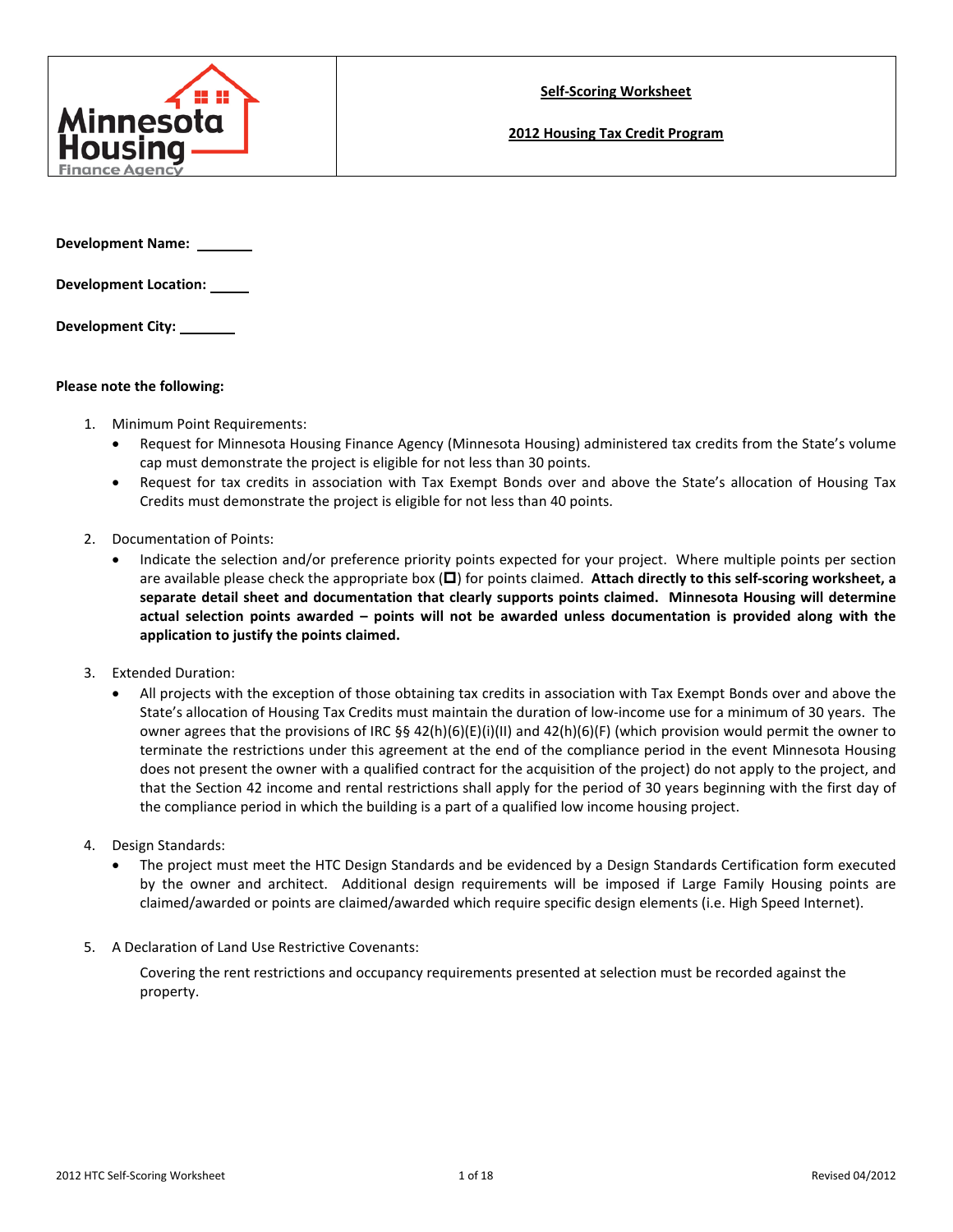#### **ROUND 1 – MINIMUM THRESHOLD REQUIREMENTS**

For applications submitted in Round 1, all applicants statewide must meet one of the following threshold types. Please indicate the Threshold item you meet:

- A. In the Metropolitan Area:
	- 1. New construction or substantial rehabilitation in which, for the term of the extended use period (term of the Declaration of Land Use Restrictive Covenants), at least 75 percent of the total tax credit units are single room occupancy units with rents affordable to households whose income does not exceed 30 percent of the area median income.
	- 2. New Construction or substantial rehabilitation family housing projects that are not restricted to persons 55 years old or older in which, for the term of the extended use period (term of the Declaration of Land Use Restrictive Covenants), at least 75 percent of the total tax credit units contain two or more bedrooms and at least one-third of the 75 percent contain three or more bedrooms; or
	- 3. **Substantial rehabilitation projects in neighborhoods targeted by the city for revitalization.**
- B. Outside the Metropolitan Area:
	- 1. Projects which meet a locally identified housing need and which are in short supply in the local housing market as evidenced by credible data such as local council resolution submitted with the application. (For Threshold Letter – Sample Format, see HTC Procedural Manual, Reference Materials Index.)
- C. Projects that are not restricted to persons of a particular age group and in which, for the term of the extended use period (term of the Declaration of Land Use Restrictive Covenants), a percentage of the units are set aside and rented to persons:
	- 1. with a serious and persistent mental illness as defined in Minnesota Statutes § 245.462, Subdivision 20, paragraph (c);
	- 2. With a developmental disability as defined in United States Code, Title 42, Section 6001, paragraph (5), as amended;
	- 3. Who have been assessed as drug dependent persons as defined in Minnesota Statutes § 254A.02, Subdivision 5, and are receiving or will receive care and treatment services provided by an approved treatment program as defined in Minnesota Statutes § 254A.02, Subdivision 2;
	- 4. With a brain injury as defined in Minnesota Statutes § 256B.093, Subdivision 4, paragraph (a); or
	- 5. With permanent physical disabilities that substantially limit major life activities, if at least 50 percent of the units in the project are accessible as provided under Minnesota Rules Chapter 1341.
- D. Preserve Existing Subsidized Housing
	- 1. **Projects, whether or not restricted to persons of a particular age group, which preserve existing subsidized** housing, if the use of tax credits is necessary to (1) prevent conversion to market rate use or (2) to remedy physical deterioration of the project which would result in loss of existing federal subsidies; or
- E. Rural Development:
	- 1. Projects financed by Rural Development, which meet statewide distribution goals.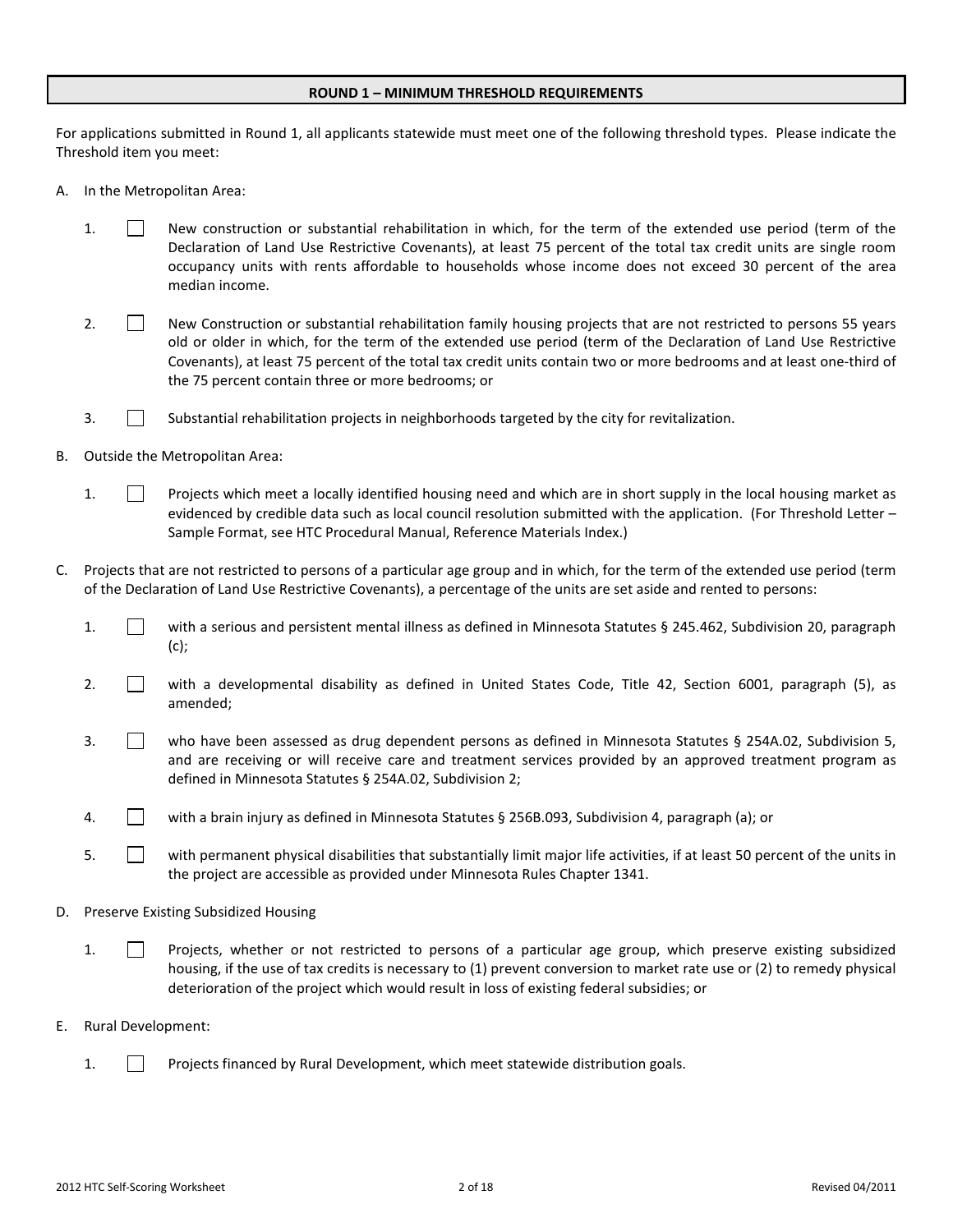**Selection Priorities Developer Developer Claimed Minnesota Housing Awarded**

# **1. Large Family Housing 10 Points \_\_\_\_\_**

The proposal is for a project that provides family housing that is not restricted to persons 55 years old or older. At least 75 percent of the total tax credit units must contain two or more bedrooms. The tenant selection plan must give preference to families with minor children.

**Note:** If points are claimed/awarded for this category, then no points may be claimed/awarded from the selection priority categories of **Single Room Occupancy Housing** or **Special Populations**.

# **2. Single Room Occupancy Housing 10 Points \_\_\_\_\_**

At least 50% of the total tax credit units must be one bedroom or less with rents affordable to households whose incomes do not exceed 30 percent of AMI.

**Note:** If points are claimed/awarded for this category, then no points may be claimed/awarded from the selection priority categories of **Large Family Housing** or **Special Populations**.

The proposal is for the rehabilitation of an existing structure – *10 points*

Note that for all HTC rehabilitation proposals:

- the amount of rehabilitation must exceed:
	- a) \$5,000 per low-income unit for the project; and the greater of
	- b) \$6,100 qualified basis per low-income unit per building; or
	- c) 20 percent of the adjusted basis.

A qualified preservation project that received full points for "Preserves Federally Assisted Low Income Housing" may qualify if rehabilitation exceeds the greater of (b) or (c) above.

Calculation is based on rehabilitation hard costs and cannot include intermediary costs or soft costs identified in the application; plans and/or scope of work provided at the time of application.

The rehabilitation proposal is part of a community revitalization or stabilization plan – *2 additional points*

Must be evidenced by a letter from the city verifying that the proposed project is part of an approved community revitalization area as established by resolution or other legal action.

OR

The proposal is for new construction and will utilize existing sewer and water lines without substantial extensions –*10 points*

# **4. Special Populations 3 or 10 Points \_\_\_\_\_**

Projects that are not restricted to persons of a particular age group and in which, for the term of the extended use period (Declaration of Land Use Restrictive Covenants), a percentage of the units are set aside and rented to persons with the following disabilities:

- (a) a serious and persistent mental illness as defined in Minn. Stat. § 245.462, subdivision 20, paragraph (c);
- (b) a developmental disability as defined in United States Code, Title 42, Section 6001, paragraph (5), as amended;
- (c) assessed as drug dependent as defined in Minn. Stat. § 254A.02, subdivision 5, and are receiving or will receive care and treatment services provided by an approved treatment program as defined in Minn. Stat. § 254A.02, Subdivision 2.
- (d) a brain injury as defined in Minn. Stat. § 256B.093, Subdivision 4, paragraph (a); or

**3. Strategically Targeted Resources 10 to 12 Points \_\_\_\_\_**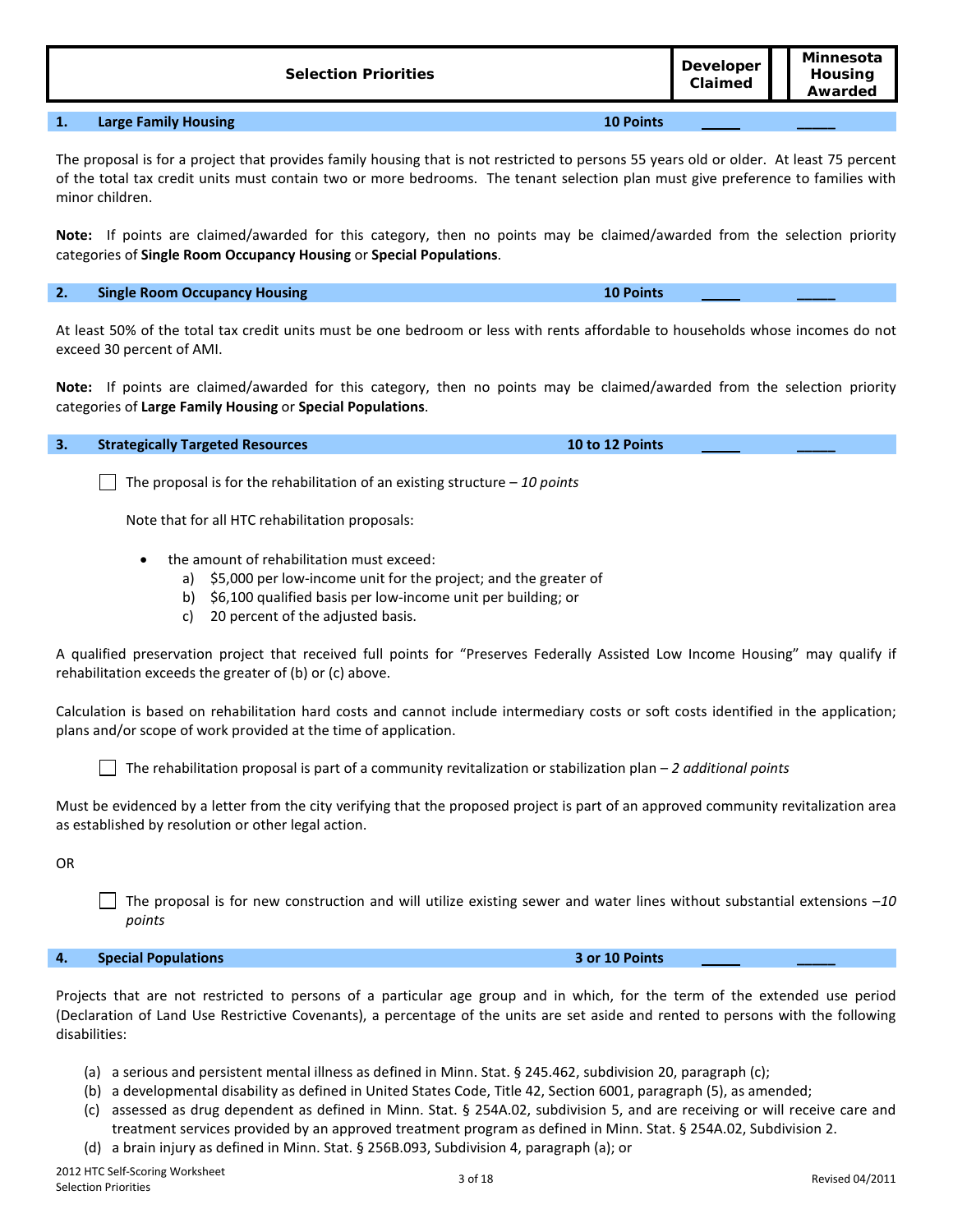| <b>Selection Priorities</b>                                                                                                                                                                                                                                                                                                                                                                                                                  | <b>Developer</b><br>Claimed | Minnesota<br>Housing<br>Awarded |  |
|----------------------------------------------------------------------------------------------------------------------------------------------------------------------------------------------------------------------------------------------------------------------------------------------------------------------------------------------------------------------------------------------------------------------------------------------|-----------------------------|---------------------------------|--|
| (e) permanent physical disabilities that substantially limit major life activities, if at least 50 percent of the units in the project<br>are accessible as provided under Minnesota Rules Chapter 1341.                                                                                                                                                                                                                                     |                             |                                 |  |
| A project in which at least 50 percent of the total units are set aside and rented to such persons - 10 points                                                                                                                                                                                                                                                                                                                               |                             |                                 |  |
| OR                                                                                                                                                                                                                                                                                                                                                                                                                                           |                             |                                 |  |
| A project in which at least 25 percent of the total units are set aside and rented to such persons $-3$ points                                                                                                                                                                                                                                                                                                                               |                             |                                 |  |
| The applicant must contact the human services department for the county where the project will be located to discuss the proposal.<br>The applicant must submit a letter from the human services department indicating that its staff has reviewed the proposed project,<br>and stating whether there is a need for such housing and if the project would be eligible for funds to assist with the social service<br>needs of the residents. |                             |                                 |  |
| In addition, if the project will be delivering supportive services to residents in these units, the applicant must complete and submit<br>the Supportive Housing application materials, including the narratives, forms and submittals identified in the Common Application<br>for Multifamily Rental Housing Resources.                                                                                                                     |                             |                                 |  |
| Note: If points are claimed/awarded for this category, then no points may be claimed/awarded from the selection priority<br>categories of Large Family Housing or Single Room Occupancy Housing                                                                                                                                                                                                                                              |                             |                                 |  |
| 5.<br><b>Economic Integration</b><br>1 or 2 Points                                                                                                                                                                                                                                                                                                                                                                                           |                             |                                 |  |
| One (1) or Two (2) Points will be awarded to projects that meet one of the following (check one box below):                                                                                                                                                                                                                                                                                                                                  |                             |                                 |  |
| The proposed housing provides project economic integration by providing at least 25 percent but not greater than 50<br>percent of the total units in the project as qualified HTC low income units (does not include full-time manager or other<br>common space units) * - 2 points                                                                                                                                                          |                             |                                 |  |
| OR                                                                                                                                                                                                                                                                                                                                                                                                                                           |                             |                                 |  |
| To promote economic integration, projects are awarded points for being located in higher income communities that are close to jobs<br>http://www.mnhousing.gov/resources/apply/multifamily/MHFA 009339.aspx                                                                                                                                                                                                                                  |                             |                                 |  |
| The proposed housing is located in a census tract eligible for 1 point                                                                                                                                                                                                                                                                                                                                                                       |                             |                                 |  |
| The proposed housing is located in a census tract eligible for 2 points                                                                                                                                                                                                                                                                                                                                                                      |                             |                                 |  |
| 5 or 10 Points<br><b>Project Location - Top Growth Communities</b><br>6.                                                                                                                                                                                                                                                                                                                                                                     |                             |                                 |  |
| The proposed housing is needed to increase or sustain the supply of affordable housing in top growth cities or townships<br>http://www.mnhousing.gov/idc/groups/public/documents/document/mhfa 006384.pdf.                                                                                                                                                                                                                                   |                             |                                 |  |
| The proposed housing is located in a top growth city/township eligible for 10 points                                                                                                                                                                                                                                                                                                                                                         |                             |                                 |  |
| The proposed housing is located in a top growth city/township eligible for 5 points                                                                                                                                                                                                                                                                                                                                                          |                             |                                 |  |
| 7.<br><b>Regulatory Cost Avoidance/Cost Reduction</b><br>1 to 7 Points                                                                                                                                                                                                                                                                                                                                                                       |                             |                                 |  |
| One or more of the following: (One point for each box checked, with a maximum of 7 points)                                                                                                                                                                                                                                                                                                                                                   |                             |                                 |  |
| Donation or waiver of project specific local government development fees                                                                                                                                                                                                                                                                                                                                                                     |                             |                                 |  |
| Donation or waiver of project specific assessments or infrastructure costs                                                                                                                                                                                                                                                                                                                                                                   |                             |                                 |  |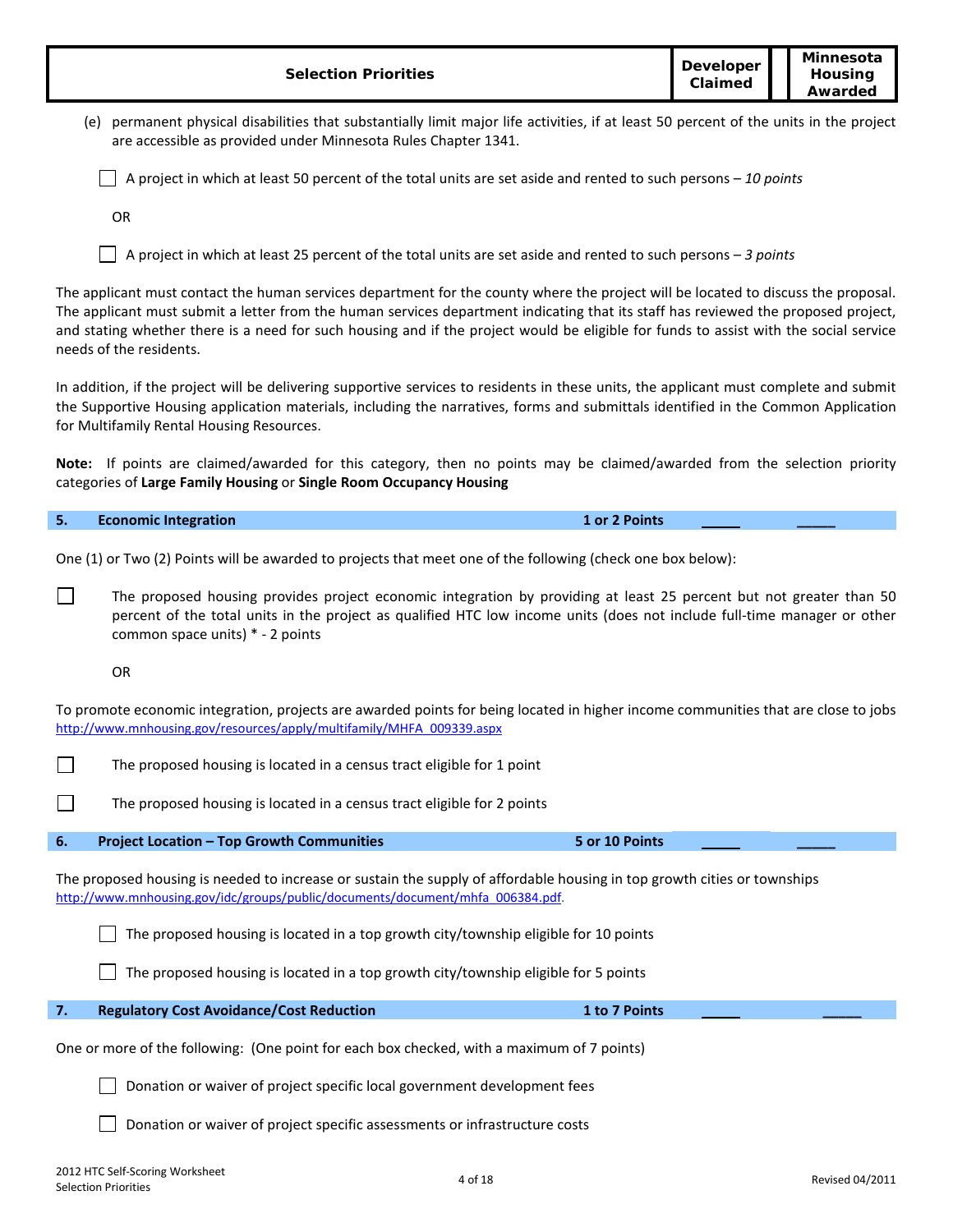| <b>Selection Priorities</b>                                                                                                                                                        |  | Minnesota<br>Housing<br>Awarded |
|------------------------------------------------------------------------------------------------------------------------------------------------------------------------------------|--|---------------------------------|
| Density bonus (an increase in density granted under specific provisions of the zoning ordinance above the maximum<br>density otherwise allowed in the applicable zoning district.) |  |                                 |
| Flexibility in zoning code requirements                                                                                                                                            |  |                                 |
| <b>WAC/SAC reductions</b>                                                                                                                                                          |  |                                 |
| Fast-track permitting and approval                                                                                                                                                 |  |                                 |

 $\Box$  Historic tax credits (at time of application, submit letter from State Historic Preservation Office (SHPO) confirming historic nature of building)

If donation/waiver of project specific assessments, infrastructure costs or local government development fees are claimed for points in this section, it cannot also be claimed in the selection points category of **Local/Philanthropic Contributions**.

To receive these points, documentation of the terms and conditions of the regulatory cost avoidance/cost reduction measure must be provided from the contributor of the assistance or authorized local official, at the time of the application. The documentation shall be in the form of a project specific letter of intent, city or council resolution, letter of approval, statement of agreement or eligibility, or memorandum of understanding. If the documentation provided contains words synonymous with "consider" or "may" (as in "may award") regarding the regulatory cost avoidance/cost reduction, the points will not be awarded.

The applicant must submit accurate, complete, and credible evidence of the amount of cost savings for each regulatory cost avoidance/cost reduction measure and record the savings in Section VII G of the MF Application Form. Proceeds stemming from historic tax credits must be shown as a source on the application form at the time of application.

#### **8. Local/Philanthropic Contributions 2 to 10 Points \_\_\_\_\_**

Points are awarded for projects that are receiving contributions from a local unit of government; an area employer; and/or a private philanthropic, religious or charitable organization.

Identity of Interest exclusion: Contributions from any part of the ownership entity will be considered general partner cash and excluded from the calculation unless the contributions are awarded by local units of government or non-profit charitable organizations pursuant to a funding competition.

Total local/philanthropic contributions \$<br>Individed by Total Development Cost \$ equals (rounded to the nearest tenth)

| 20.1% and above $-10$ points | $5.1 - 10\% - 4 \text{ points}$ |
|------------------------------|---------------------------------|
| $\Box$ 15.1 – 20% – 8 points | 2.1 – 5% – 2 points             |
| 10.1 – 15% – 6 points        | $0-2%$ - 0 points               |

Local/Philanthropic Contributions include:

- Monetary grants/donations
- Tax increment financing calculate Net Present Value (NPV) by using NPV discounted by Applicable Federal Rate (AFR)
- Tax abatement (calculate NPV by using NPV discounted by AFR)
- Land donation of the development site
- In-kind work and materials donated at no cost
- Local government donation/waiver of project specific costs
- Reservation land not subject to local property taxes
- Reservation land with long-term low cost leases
- Deferred loans with a minimum term that is co-terminus with the HTC Declaration with an interest rate at or below the AFR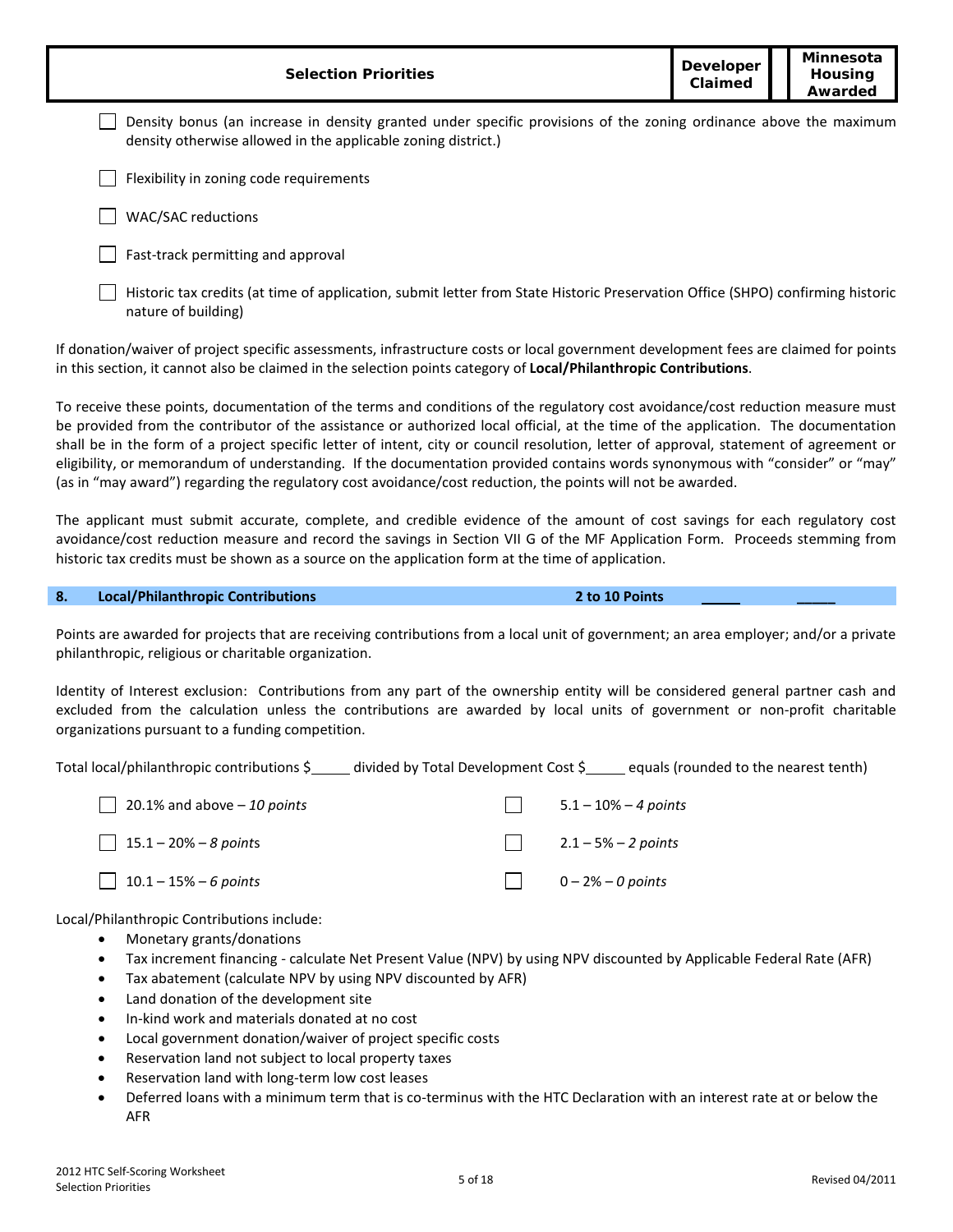|--|

• Grants from non-profit charitable organizations converted to deferred loans with a minimum term that is co-terminus with the HTC Declaration with an interest rate at or below the AFR. Award letter from the non-profit charitable organization contributor must be provided at the time of application verifying the project specific (restricted) contribution

If donation/waiver of project specific assessments, infrastructure costs or local government development fees is claimed for points in this section, it cannot also be claimed in the selection point category of Regulatory **Cost Avoidance/Cost Reduction**.

To qualify for points for tax increment financing or tax abatement, there must be satisfactory documentation that the contribution is committed to the development at the time of application.

At the time of application, written documentation from the contributor justifying the amount and the terms of the contribution must be provided and be consistent with current market comparable costs Within 6 months of the date of selection (Minnesota Housing Board selection date) the applicant must provide Minnesota Housing with documentation of a firm commitment, authorization or approval of the local/philanthropic contribution(s). The documentation must state the amount, terms and conditions and be executed or approved at a minimum by the contributor. Documentation containing words synonymous with "consider" or "may", (as in "may award") regarding the contribution, will not be considered acceptable. Lack of acceptable documentation will result in the reevaluation and adjustment of the tax credits or RFP award, up to and including the total recapture of tax credits or RFP funds.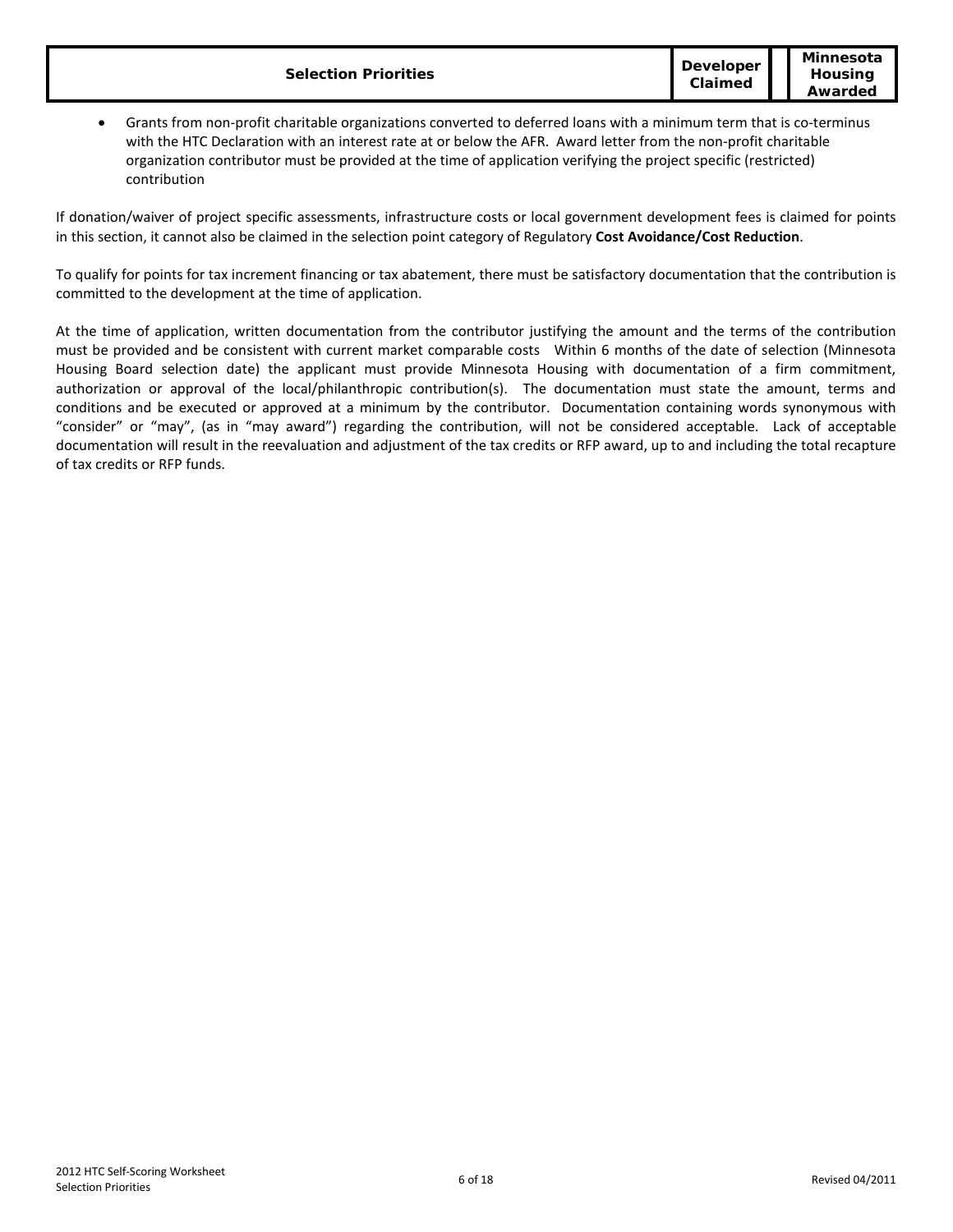#### **9. Readiness to Proceed 1 to 24 Points \_\_\_\_\_**

# **Financial Readiness to Proceed – (0-20 points)**

Minnesota Housing shall award points to applicants who have secured funding **commitments** for one or more funding sources at the time of application except that commitments for funding from Minnesota Housing and Funding Partners (i.e. Minnesota Department of Employment and Economic Development, Family Housing Fund, Greater Minnesota Housing Fund, Metropolitan Council Local Housing Incentive Account, Minnesota Green Communities) are only included if obtained in a previous funding cycle/round.

Commitment documentation must state the amount, terms and conditions and be executed or approved by the lender or contributor and the applicant. Documentation containing words synonymous with "consider" or "may", (as in "may award") regarding the commitment will not be considered acceptable.

The calculation below must exclude first mortgage financing and any anticipated proceeds from the current tax credit request.

Syndication proceeds from tax credits awarded in a previous cycle/round may be included if verification is included in the application. Acceptable verification is an executed syndicator agreement or executed Letter of Intent from the syndicator which is acceptable to Minnesota Housing;

The executed Letter of Intent must:

- Be current within 15 days of submission of the application
- Contain a projected closing date for the development
- Contain a projected equity price for the purchase of the credit
- Contain a detailed explanation of the assumptions being used by the syndicator to arrive at the projected equity price

Total eligible funding secured, awarded or committed (excluding first mortgage financing and any anticipated proceeds from the current tax credit request) \$ Divided by Total Development Cost \$ equals Percentage of Funds Committed \_\_\_\_\_ % (round to nearest tenth)

50% or more of funding secured, awarded or committed – *10 points*

40% to 49.9% or more of funding secured, awarded or committed – *8 points*

30% to 39.9% or more of funding secured, awarded or committed – *6 points*

20% to 29.9% of funding secured, awarded or committed – 4 *points*

10% to 19.9% of funding secured, awarded or committed – 2 *points*

9.9% and below of funding secured, awarded or committed – *0 points*

Minnesota Housing competitive round projects **with no funding gap and no request for deferred loan funding through the Multifamily Consolidated RFP** exclusive of amortizing first mortgages and proceeds from the tax credits requested at the time of this application\*. – 20 *points*

\*Projects that have secured all of the necessary funding are expected to proceed more quickly and add to the affordable housing supply, therefore, developments awarded points in this Selection Priority are expected to make significant progress towards closing within 180 days of selection. Significant progress towards closing includes but is not limited to establishing and maintaining site control, completion of infrastructure, obtaining all required municipal approvals, demonstration of financial feasibility including commitments for interim and permanent financing and firm commitment for syndication or executed limited partnership agreement. A subsequent request for deferred loan funding prior to issuance of 8609 or failure to submit sufficient documentation of such continued and significant progress to Minnesota

*OR*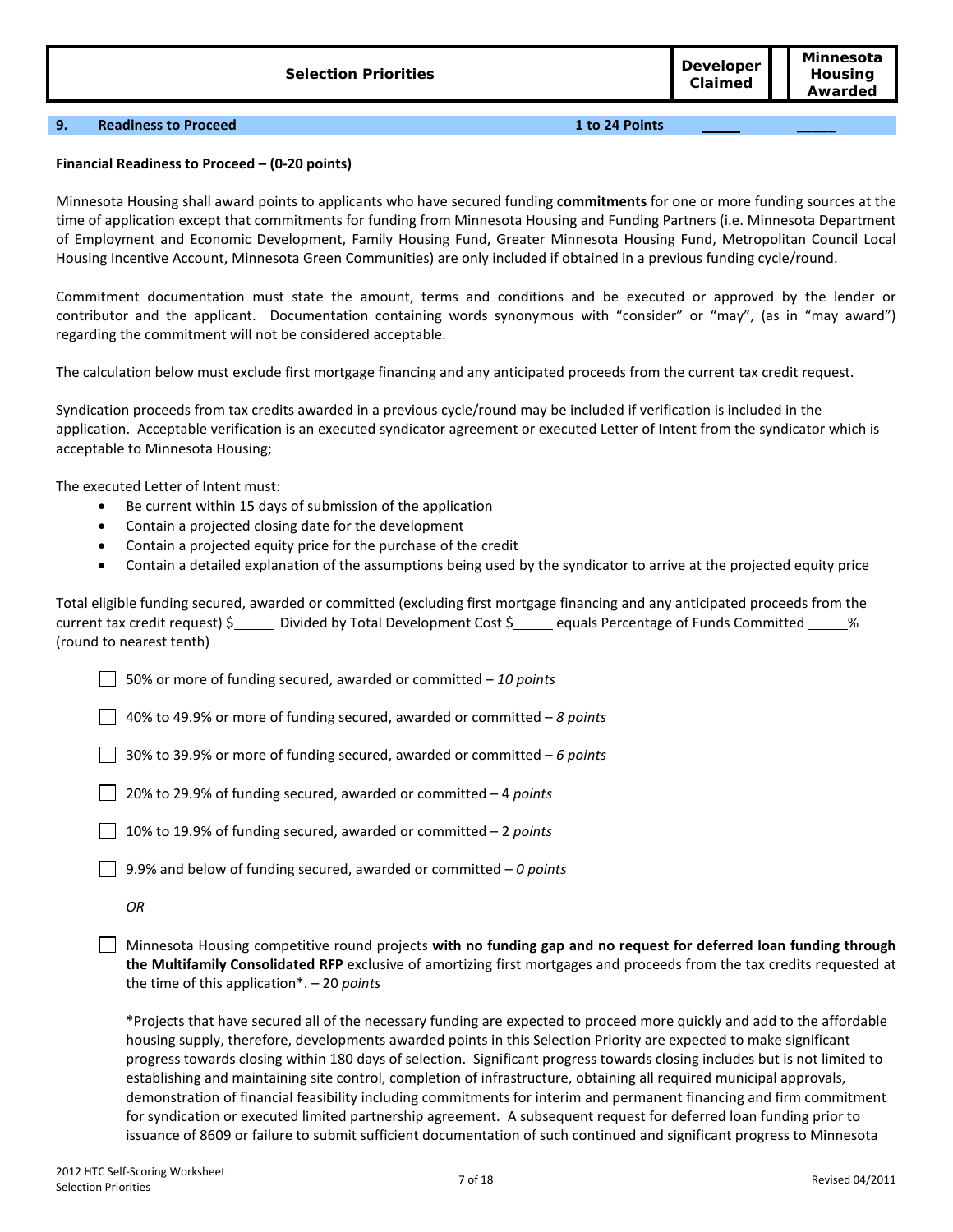| <b>Selection Priorities</b>                                                                                                                                | <b>Developer</b><br>Claimed | Minnesota<br>Housing<br>Awarded |
|------------------------------------------------------------------------------------------------------------------------------------------------------------|-----------------------------|---------------------------------|
| Housing may result in the development's housing tax credit award being rescinded and subsequently awarded to other<br>competitive tax credit developments. |                             |                                 |
| Non-Financial Readiness to Proceed $-$ (1 point for each box checked up to a maximum of 4 Pts)                                                             |                             |                                 |
| Points will be awarded to projects that evidence Non-Financial Readiness to Proceed by submitting verification of the following;                           |                             |                                 |
| Land use and zoning approvals                                                                                                                              |                             |                                 |
| Project Specific Title Commitment and Survey* (if project is located on tribal trust land, only the survey needs to be<br>submitted to be eligible)        |                             |                                 |
| Verification that all infrastructure for the project is complete                                                                                           |                             |                                 |
| <b>Draft Building permits</b>                                                                                                                              |                             |                                 |

\*At application, a new survey does not need to be conducted if the legal description and building footprint has not changed for a rehabilitation development.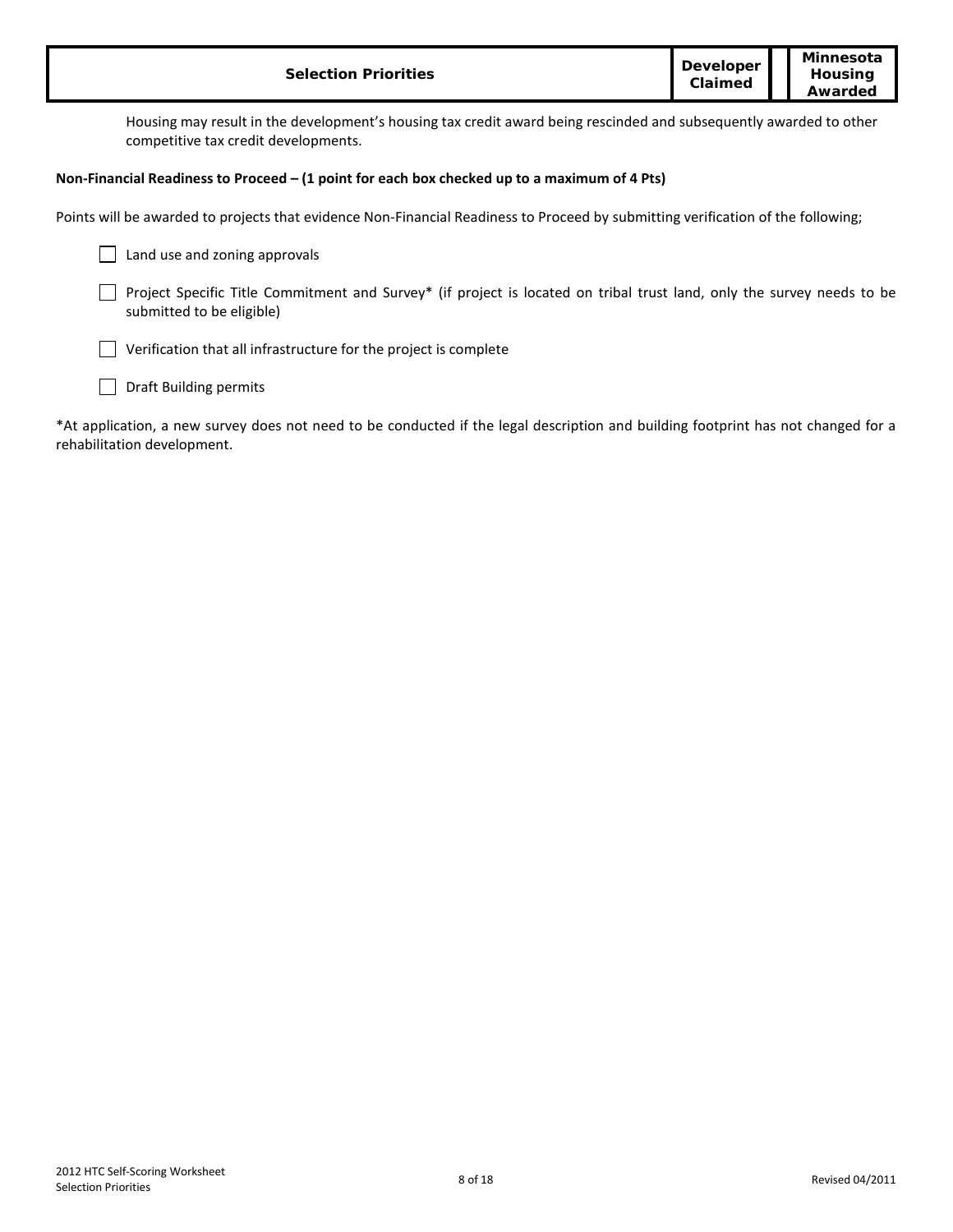| <b>Selection Priorities</b>                                                                                                                                                                                                             |                          | <b>Developer</b><br>Claimed | <b>Minnesota</b><br>Housing<br>Awarded |
|-----------------------------------------------------------------------------------------------------------------------------------------------------------------------------------------------------------------------------------------|--------------------------|-----------------------------|----------------------------------------|
| 10.<br><b>Intermediary Costs (Soft Costs)</b>                                                                                                                                                                                           | 1 to 6 Points            |                             |                                        |
| Points will be given to projects with the lowest intermediary costs on a sliding scale based on percentage of total development costs.<br>For HTC selected projects, this percentage will be enforced at issuance of the IRS Form 8609. |                          |                             |                                        |
| Intermediary cost amount: \$_____ divided by Total Development Costs \$_____ Equals Intermediary Percentage _____% (rounded<br>to the nearest tenth).                                                                                   |                          |                             |                                        |
| $0.0 - 15\% - 6$ points                                                                                                                                                                                                                 | $25.1 - 30\% - 1$ point  |                             |                                        |
| $15.1 - 20\% - 3$ points                                                                                                                                                                                                                | 30.1 & over $-$ 0 points |                             |                                        |
| $20.1 - 25\% - 2$ points                                                                                                                                                                                                                |                          |                             |                                        |
| <b>Unacceptable Practices</b><br>11.                                                                                                                                                                                                    | $-10$ to $-25$ Points    |                             |                                        |

Minnesota Housing will impose penalty points for unacceptable practices as identified in Chapter 3 F of the Housing Tax Credit Procedural Manual.

#### **12. Eventual Tenant Ownership 1 Point \_\_\_\_\_**

The proposal must include a financially viable plan to transfer **100 percent** of the HTC unit ownership after the end of the 15-year compliance period from the initial ownership entity (or Minnesota Housing approved "Transfer of Ownership") of the project to tenant ownership.

The unit purchase price at time of sale must be affordable to buyers with incomes meeting HTC eligibility requirements. To be eligible, the buyer must have an HTC qualifying income at the time of initial occupancy (HTC rental tenant) or time of purchase. The plan must incorporate an ownership exit strategy and the provision of services including homeownership education and training. The Declaration of Land Use Restrictive Covenants will contain provisions ensuring compliance with these home ownership program commitments by the Owner. (Refer also to Chapter 4 W of the HTC Procedural Manual for additional information.)

**Until the time the HTC units are purchased by qualified tenants or in the event the HTC units are not acquired by qualified tenants, the owner will extend the duration of low-income use for the full extended use period (30 years).**

The development serves an underserved population defined as single head of household with minor children, individuals and

# households of color and one of the following is true:

Marketing efforts or project design features will be used that will attract underserved populations including collaborations and partnerships proposed with members or organizations addressing the needs of underserved populations – *3 points*

Or

Marketing efforts or project design features will be used that will attract underserved populations including collaborations and partnerships proposed with members or organizations addressing the needs of underserved populations; and the applicant has past successful experiences in marketing to or working with underserved populations

1 Underserved Populations – *5 points*

2 Underserved Populations – *10 points*

(**NOTE**: see selection priority #4 for Disabled Individuals)

**13. Underserved Populations 3 to 10 Points \_\_\_\_\_**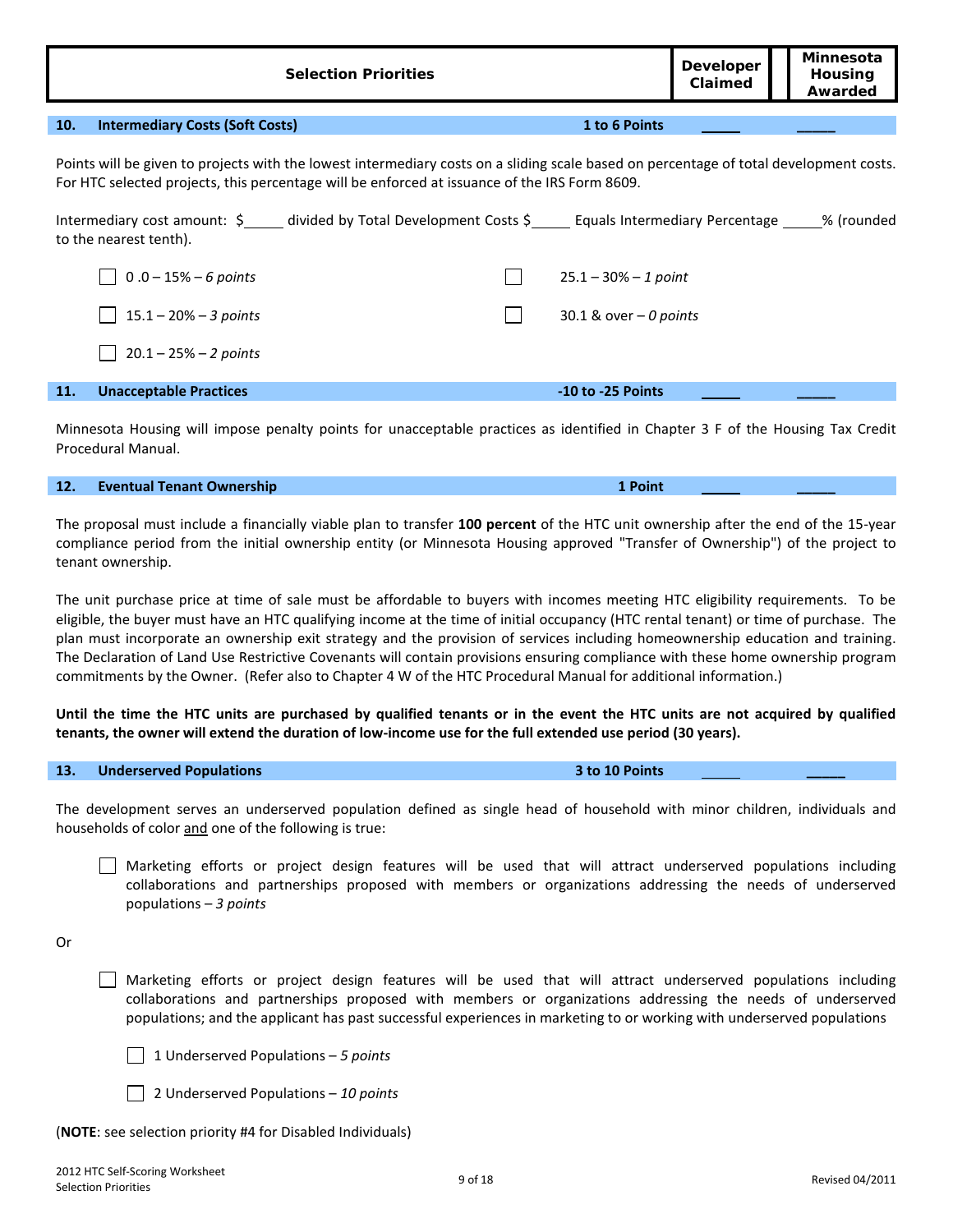| <b>Selection Priorities</b> | <b>Developer</b><br>Claimed | Minnesota<br><b>Housing</b><br>Awarded |
|-----------------------------|-----------------------------|----------------------------------------|
|                             |                             |                                        |

# **14. Temporary Priority – Foreclosed Properties 3 to 10 Points \_\_\_\_\_**

The proposal addresses a temporary housing priority and is eligible for the award of points by the Commissioner or the Board of the Minnesota Housing Finance Agency pursuant to authority cited in the Rules of the Minnesota Housing Finance Agency.

(Note: Points cannot be taken in this section for a Temporary Priority if a priority section has been specifically created for it elsewhere in this self-scoring worksheet.)

Priority is given to applications proposing to acquire and rehabilitate a "Foreclosed Property" (A home or residential property has been foreclosed upon if any of the following conditions apply: a) the property's current delinquency status is at least 60 days delinquent under the Mortgage Bankers of America delinquency calculation and the owner has been notified of this delinquency, or b) the property owner is 90 days or more delinquent on tax payments, or c) under state, local, or tribal law, foreclosure proceedings have been initiated or completed, or d) foreclosure proceedings have been completed and title has been transferred to an intermediary aggregator or servicer that is not an NSP grantee, subrecipient, contractor, developer, or end user.) or are located in a NSP3 Target Area or Foreclosure Priority Area identified by Minnesota Housing. In cases where the project involves a "Foreclosed Property", the proposed project cannot be a conversion (adaptive reuse/conversion to housing from another use).

The project must consist of a minimum of 12 units and all units must be located on one parcel or contiguous site.

**Metropolitan Area: -** Points may be claimed for only one of the following (maximum of ten (10) points):

 $\Box$  For applications proposing to acquire and rehabilitate a Foreclosed Property which is located in one of the Minnesota Housing designated NSP3 target areas. – 10 points

For applications proposing to acquire and rehabilitate a Foreclosed Property which is located in one of the designated Foreclosure Priority Areas. – 5 points

For applications proposing a project that is located is a Minnesota Housing designated NSP3 target area. – 5 points

For applications proposing to acquire and rehabilitate a Foreclosed Property which is not located in one of the designated Foreclosure Priority Areas. – 3 points

 $\Box$  For applications proposing a project to acquire and rehabilitate a property that is located in one of the designated Foreclosure Priority Areas. – 3 points

**Greater Minnesota: -** Points may be claimed for only one of the following (maximum of five (5) points):

For applications proposing to acquire and rehabilitate a Foreclosed Property which is located in one of the designated Foreclosure Priority Areas. – 5 points

For applications proposing to acquire and rehabilitate a Foreclosed Property which is not located in one of the designated Foreclosure Priority Areas. – 3 points

For applications proposing a project to acquire and rehabilitate a property that is located in one of the designated Foreclosure Priority Areas. – 3 points

For applications proposing to acquire and rehabilitate a project which has been foreclosed, applicant must provide at the time of application:

- Evidence of applicant's ownership rights to the property
- Narrative which clearly identifies (1) the number of tenant leases which are valid and in force and (2) the terms and conditions of those leases which would have a direct impact on Minnesota Housing's analysis and underwriting of the project proposed in the application.

Note: Failure to acquire good title to the property will result in the reevaluation and adjustment of the tax credits or RFP award, up to and including the total recapture of tax credits or RFP funds.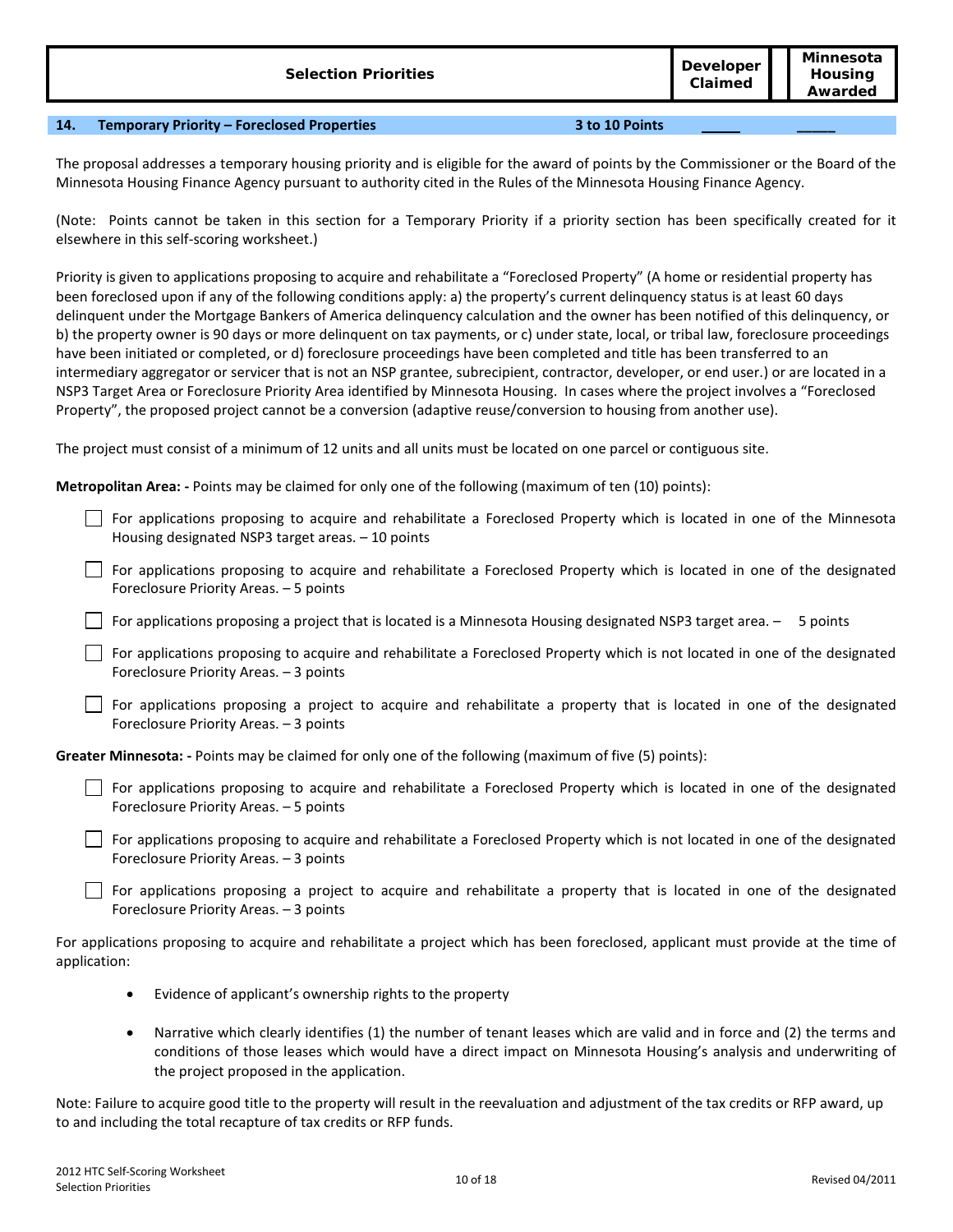THESE POINTS ARE AVAILABLE ONLY TO EXISTING MINNESOTA HOUSING TAX CREDIT PROJECTS APPLYING FOR TAX CREDITS FROM MINNESOTA HOUSING'S COMPETITIVE ALLOCATION PROCESS (CONSOLIDATED RFP) and QUALIFIED TAX EXEMPT PROJECTS APPLYING FOR A PRELIMINARY DETERMINATION LETTER FROM MINNESOTA HOUSING AS THE CREDIT ALLOCATOR.

# **To obtain the related points, the existing tax credit housing must meet the following criteria:**

1. The development received a Minnesota Housing allocation of housing tax credits and is eligible to and will exercise their option under the provisions of Section  $42(h)(6)(E)(i)(II)$  and  $42(h)(6)(F)$  within the next 12 months;

and

2. Applicant agrees to maintain the Housing Tax Credit Units in the development for at least 30 years;

and

3. The proposal will not result in the displacement of existing low and moderate income residents;

and

4. Units must be considered at risk of going to market rents, where the market rents of comparable units exceed the tax credit rent limits by 10 percent and the proposed rents will increase by more than 30 percent within two years of the Housing Tax Credit Application date. The risk of conversion must be supported by information contained in the application and with final determinations made by Minnesota Housing;

or

5. Tax credit units would no longer remain decent, safe, and affordable due to physical deterioration or deterioration of capacity of current ownership/management entity.

**10 Points \_\_\_\_\_**

**Claimed**

**15. Preservation of Existing Housing Tax Credit Units**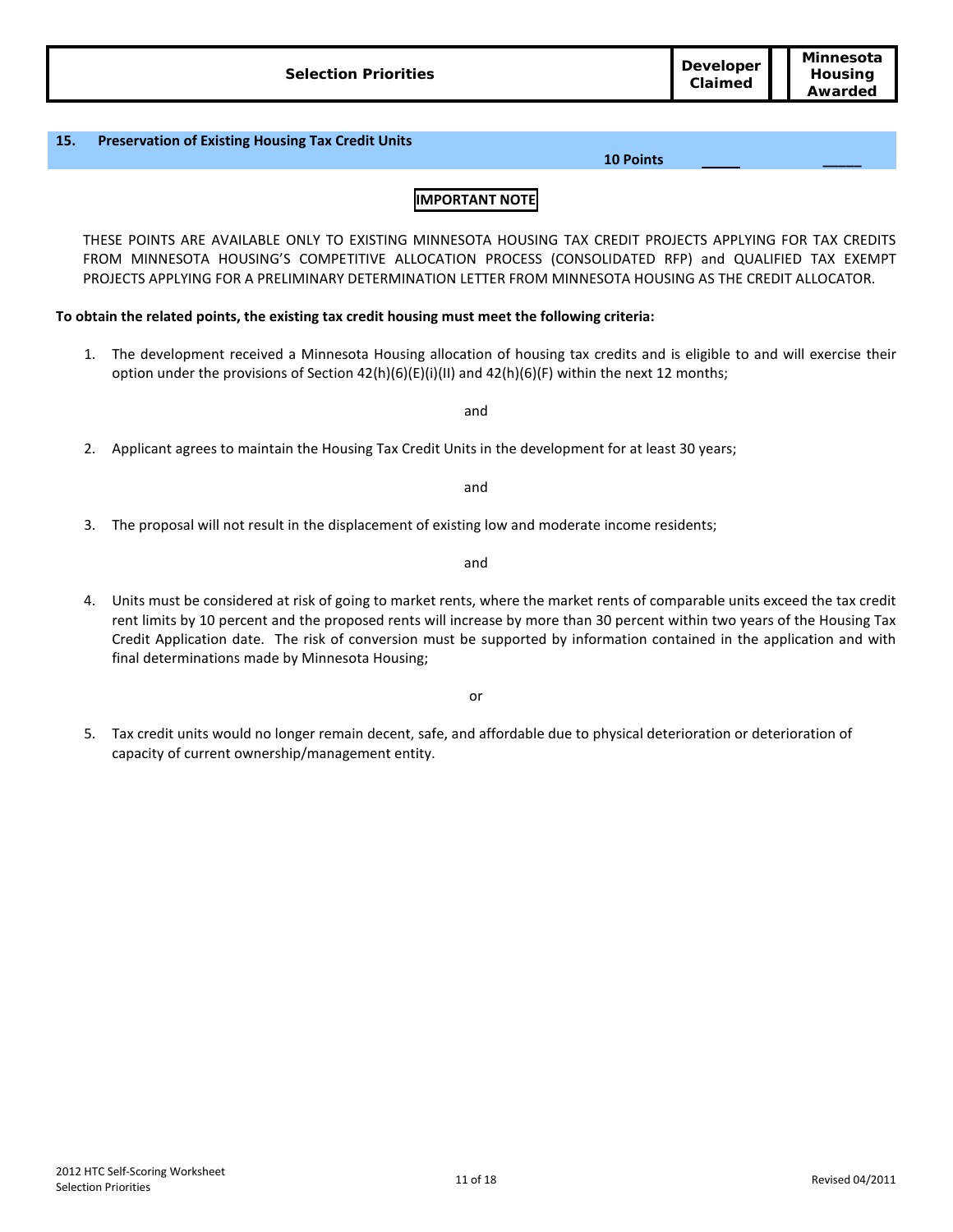| Minnesota<br><b>Developer</b><br><b>Housing</b><br><b>Selection Priorities</b><br>Claimed<br>Awarded |  |
|------------------------------------------------------------------------------------------------------|--|
|------------------------------------------------------------------------------------------------------|--|

#### **16. Permanent Housing for Individuals Experiencing Long-Term Homelessness 5 to 110 Points \_\_\_\_\_**

# **Minnesota Housing Competitive Round or Tax Exempt Points ("non-Bonus" points) –** *5 or 10 Points*

"Non-Bonus" points will be awarded to permanent housing proposals in which a minimum of 5% (rounded up to the next full unit) of the total units, but no fewer than 4 units are set aside and rented to households experiencing long-term homelessness as defined in Minnesota Rules, Chapter 4900.3705:

5% to 49.99%, but no fewer than 4 units – *5 points*

50% to 100%, but no fewer than 20 units – *10 points*

### **Minnesota Housing Competitive Round or Non-Tax Exempt Points ("bonus" points) –** *100 Points*

100 points ("bonus points") will be available until a total of \$1,755,000 (estimated 25 percent of Minnesota Housing's administered credit authority) in tax credits are awarded for qualifying permanent housing proposals for households experiencing long-term homelessness selected in the 2012 Housing Tax Credit competitions. Once this maximum amount is reached, the 100 points ("bonus" points) will no longer be awarded for the remaining 2012 Tax Credit Program competitive funding rounds. If qualified per the requirements of this section, applicants may claim the "bonus points". Minnesota Housing will make point reductions relating to the "bonus points" funding limits following its review of all applications in the funding round which claim these points. Qualified proposals may earn a maximum of 10 points ("non-bonus" points) and may continue to compete in the appropriate set-aside.

### **To receive points under this category, the proposal must meet all of the following conditions:**

- a) the applicant must complete and submit the Supportive Housing application materials, including the narratives, forms and submittals identified in the Common Application for Multifamily Rental Housing Resources; and
- b) the applicant agrees to pursue and continue renewal of rental assistance, operating subsidy, or service funding contracts for as long as the funding is available.

Minnesota Housing recognizes that rental assistance, or operating subsidies, and supportive services may be necessary to effectively serve households experiencing long-term homelessness. If the necessary rental assistance, operating support, or tenant service funding for the project is withdrawn or terminated due to reasons not attributable to the actions or inactions of the owner, and alternative funding is unavailable, and the project is otherwise in full compliance with all the terms of the funding for the project, the owner may petition Minnesota Housing to modify its requirements. Minnesota Housing may (i) relax or eliminate the requirement for supportive services or (ii) relax or eliminate the requirement that the assisted units be occupied by households experiencing long-term homelessness. Should Minnesota Housing eliminate the requirement that the assisted units be occupied by households experiencing long-term homelessness, Minnesota Housing will permit the owner to phase out the targeting of tax credit units to households experiencing long-term homelessness and convert the rents of those units to the 50% tax credit rent limit without jeopardizing the tax credit allocation, provided that more restrictive threshold, selection priority or funding requirements do not apply. If such conversion occurs, in order to retain the tax credit allocation, the above described 50% tax credit rent limit and the Section 42 minimum set-aside elected for the project by the owner must be maintained for the remainder of the tax credit compliance period and extended use period.

A proposal which is awarded scoring points from this category and is selected to receive tax credits will be required to comply with the Long-Term Homelessness reporting requirements as defined by Minnesota Housing. The Tax Credit Declaration of Land Use Restrictive Covenants, including a specific Rider to the Declaration, will contain performance requirements related to these longterm homelessness units and will be recorded with the property.

### **17. High Speed Internet Access 1 Point \_\_\_\_\_**

The development will provide High Speed Internet access via installation of all appropriate infrastructure and connections for cable, DSL or wireless internet service to every unit in the development. This will be a design requirement if points are taken.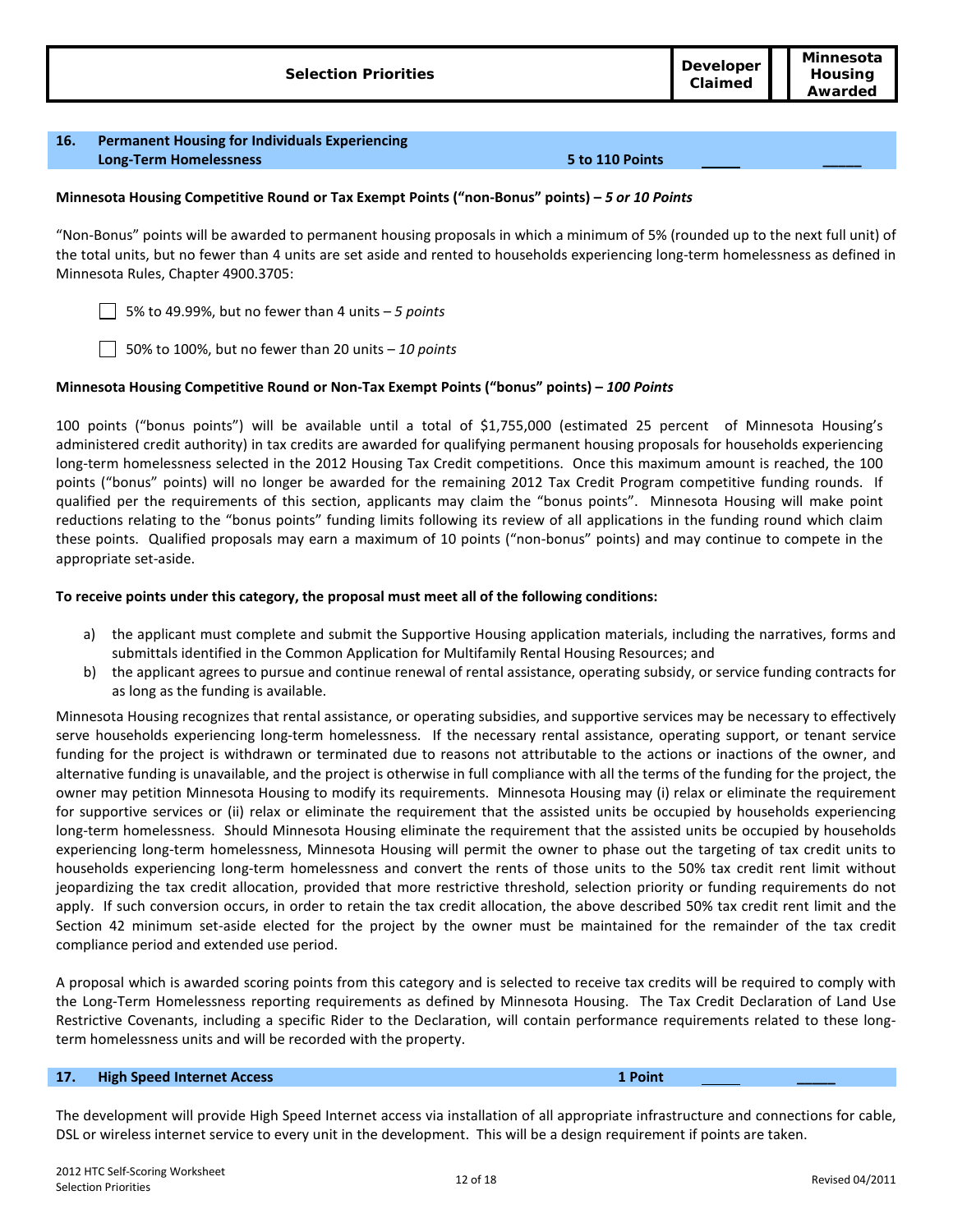| <b>Selection Priorities</b>                                                                                                                                                                                                                                                                                                                                                                                                                                                                                                                                                                                                                                                                              | <b>Developer</b><br>Claimed | Minnesota<br>Housing<br>Awarded |  |
|----------------------------------------------------------------------------------------------------------------------------------------------------------------------------------------------------------------------------------------------------------------------------------------------------------------------------------------------------------------------------------------------------------------------------------------------------------------------------------------------------------------------------------------------------------------------------------------------------------------------------------------------------------------------------------------------------------|-----------------------------|---------------------------------|--|
| 18.<br><b>Minimizing Transportation Costs and Promoting Access to Transit</b><br>2 or 3 Points                                                                                                                                                                                                                                                                                                                                                                                                                                                                                                                                                                                                           |                             |                                 |  |
| Points will be awarded for Transit Oriented Developments or developments that promote Access to Transit (Link to maps and<br>eligible census tracts.)                                                                                                                                                                                                                                                                                                                                                                                                                                                                                                                                                    |                             |                                 |  |
| <b>Metropolitan Area:</b>                                                                                                                                                                                                                                                                                                                                                                                                                                                                                                                                                                                                                                                                                |                             |                                 |  |
| To receive 3 Points for Transit Oriented Development in the metropolitan area, a development must be:                                                                                                                                                                                                                                                                                                                                                                                                                                                                                                                                                                                                    |                             |                                 |  |
| Located within a one half mile radius of a completed or in progress LRT, BRT, or commuter rail station                                                                                                                                                                                                                                                                                                                                                                                                                                                                                                                                                                                                   |                             |                                 |  |
| To receive 2 Points for promoting access to public transportation in the metropolitan area, a development must be:                                                                                                                                                                                                                                                                                                                                                                                                                                                                                                                                                                                       |                             |                                 |  |
| Located within one quarter mile of a high service public transportation fixed route stop <sup>1</sup> ; or                                                                                                                                                                                                                                                                                                                                                                                                                                                                                                                                                                                               |                             |                                 |  |
| Located within one half mile of an express bus route stop; or                                                                                                                                                                                                                                                                                                                                                                                                                                                                                                                                                                                                                                            |                             |                                 |  |
| Located within one half mile of a park and ride; or                                                                                                                                                                                                                                                                                                                                                                                                                                                                                                                                                                                                                                                      |                             |                                 |  |
| Located within a Transit Improvement Area designation by MN Department of Employment and Economic Development<br>$(DEED)^2$ .                                                                                                                                                                                                                                                                                                                                                                                                                                                                                                                                                                            |                             |                                 |  |
| <b>Greater Minnesota:</b>                                                                                                                                                                                                                                                                                                                                                                                                                                                                                                                                                                                                                                                                                |                             |                                 |  |
| To receive 3 Points for promoting access to transit, a development in Greater Minnesota must be:                                                                                                                                                                                                                                                                                                                                                                                                                                                                                                                                                                                                         |                             |                                 |  |
| Located within one half mile of a public transportation fixed route stop (including express bus stop and park and ride<br>stations); or                                                                                                                                                                                                                                                                                                                                                                                                                                                                                                                                                                  |                             |                                 |  |
| Located within a Transit Improvement Area designation by MN Department of Employment and Economic Development<br>(DEED); or                                                                                                                                                                                                                                                                                                                                                                                                                                                                                                                                                                              |                             |                                 |  |
| Located within a census tract that is within 5 miles of 2,000 low and moderate wage jobs AND meets one of the below:                                                                                                                                                                                                                                                                                                                                                                                                                                                                                                                                                                                     |                             |                                 |  |
| The proposed housing is within 1 mile of at least four different types of facilities listed below.<br>Attach a map identifying the property location with exact distances to at least four of the following facility types:<br>supermarket/convenience store, public school, library, licensed child care center, usable park space/dedicated<br>walking or biking trails, bank, medical or dental office, post office, laundry/dry cleaner, pharmacy, place of worship,<br>community or civic center that is accessible to residents, arts or entertainment center, police station, fire station,<br>fitness center/gym, restaurant, neighborhood serving retail, office building/employment center; or |                             |                                 |  |
| The proposed housing has access to dial-a-ride* services during standard workday hours.<br>Applicants must provide documentation of access and availability of service and describe how the service is a viable<br>transit alternative that could be used for transportation to work, school, shopping, services and appointments.                                                                                                                                                                                                                                                                                                                                                                       |                             |                                 |  |
| *Minnesota Department of Transportation defines dial-a-ride as: "A demand-responsive service in which the vehicle is requested by telephone and vehicle routing is<br>determined as requests are resolved. Origin to destination service with some intermediate stars is offered. Dial A Bide is a version of the taxisch using larger                                                                                                                                                                                                                                                                                                                                                                   |                             |                                 |  |

[http://www.positivelyminnesota.com/Government/Community\\_Development\\_Resources/Transit\\_Improvement\\_Areas](http://www.positivelyminnesota.com/Government/Community_Development_Resources/Transit_Improvement_Areas)

determined as requests are received. Origin-to-destination service with some intermediate stops is offered. Dial-A-Ride is a version of the taxicab using larger *vehicles for short-to-medium distance trips in lower-density subregions".*

At the time of application, the applicant must submit a map identifying the location of the project with exact distances to the eligible public transit station/stop and include a copy of the route, span and frequency of service.

 $1$  High service fixed route stop defined as those serviced during the time period 6 AM through 6:30 PM and with service approximately every half hour during that time.

<sup>&</sup>lt;sup>2</sup> DEED has designated 53 station areas near commuter rail, light rail and bus rapid transit stations in the Twin Cities. The TIAs encompass a ½ mile radius around the stations. More information at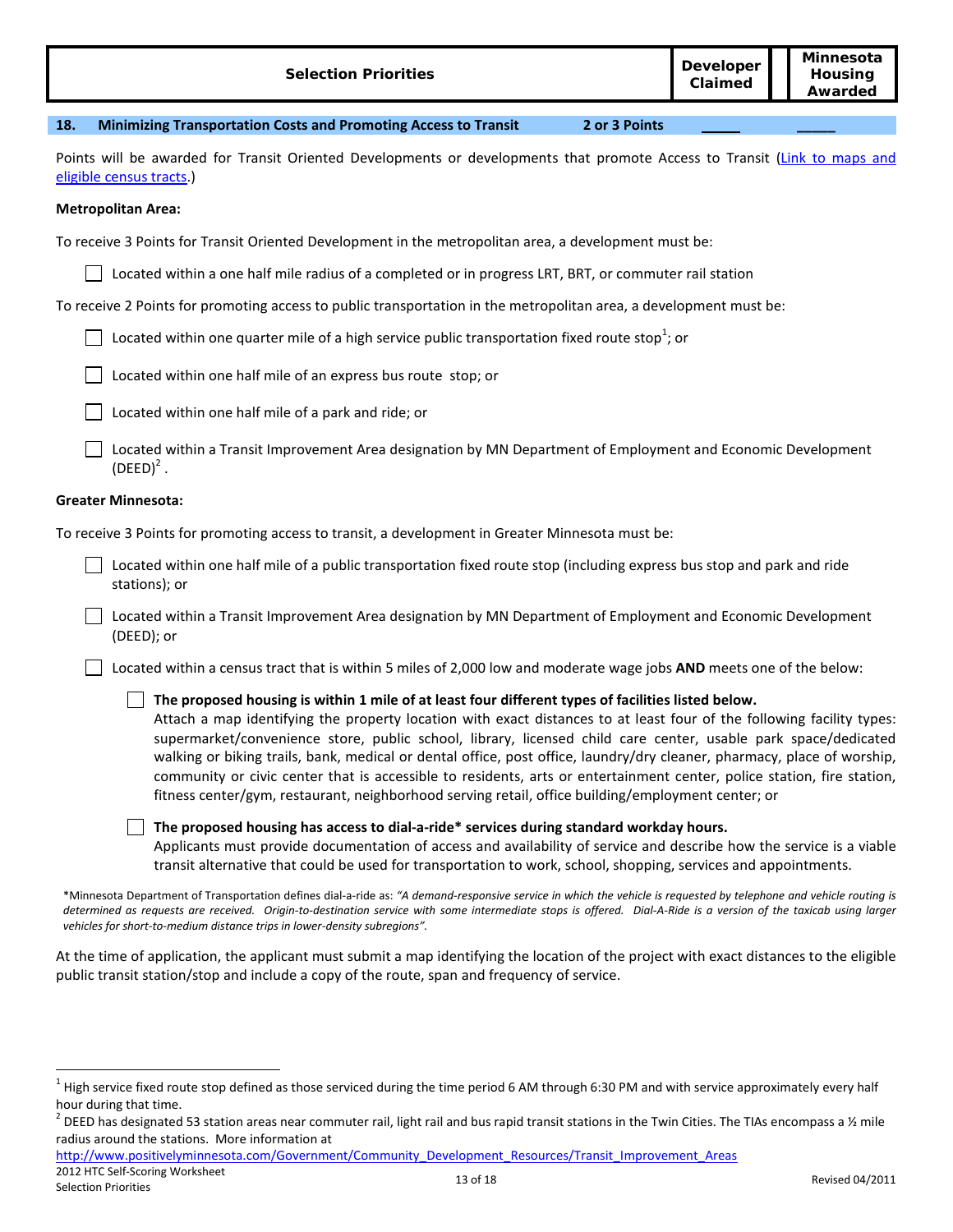| <b>Selection Priorities</b> | <b>Developer</b><br>Claimed | Minnesota<br>Housina<br>Awarded |
|-----------------------------|-----------------------------|---------------------------------|
|                             |                             |                                 |

# **19. Smoke Free Buildings 1 Point \_\_\_\_\_**

One (1) point will be awarded for projects that will institute and maintain a written policy\* prohibiting smoking in all the units and all common areas within the building/s of the project. The project must include a non-smoking clause in the lease for every household.

Projects awarded a point in this scoring criteria will be required to maintain the smoke-free policy for the term of the declaration.

\*The written policy must be submitted with the application and should include procedures regarding transitioning to smoke-free for existing residents and establishment of smoking areas outside of units and common areas if applicable. Consequences for violating the smoke-free policy are determined by owner but must be included in the written policy.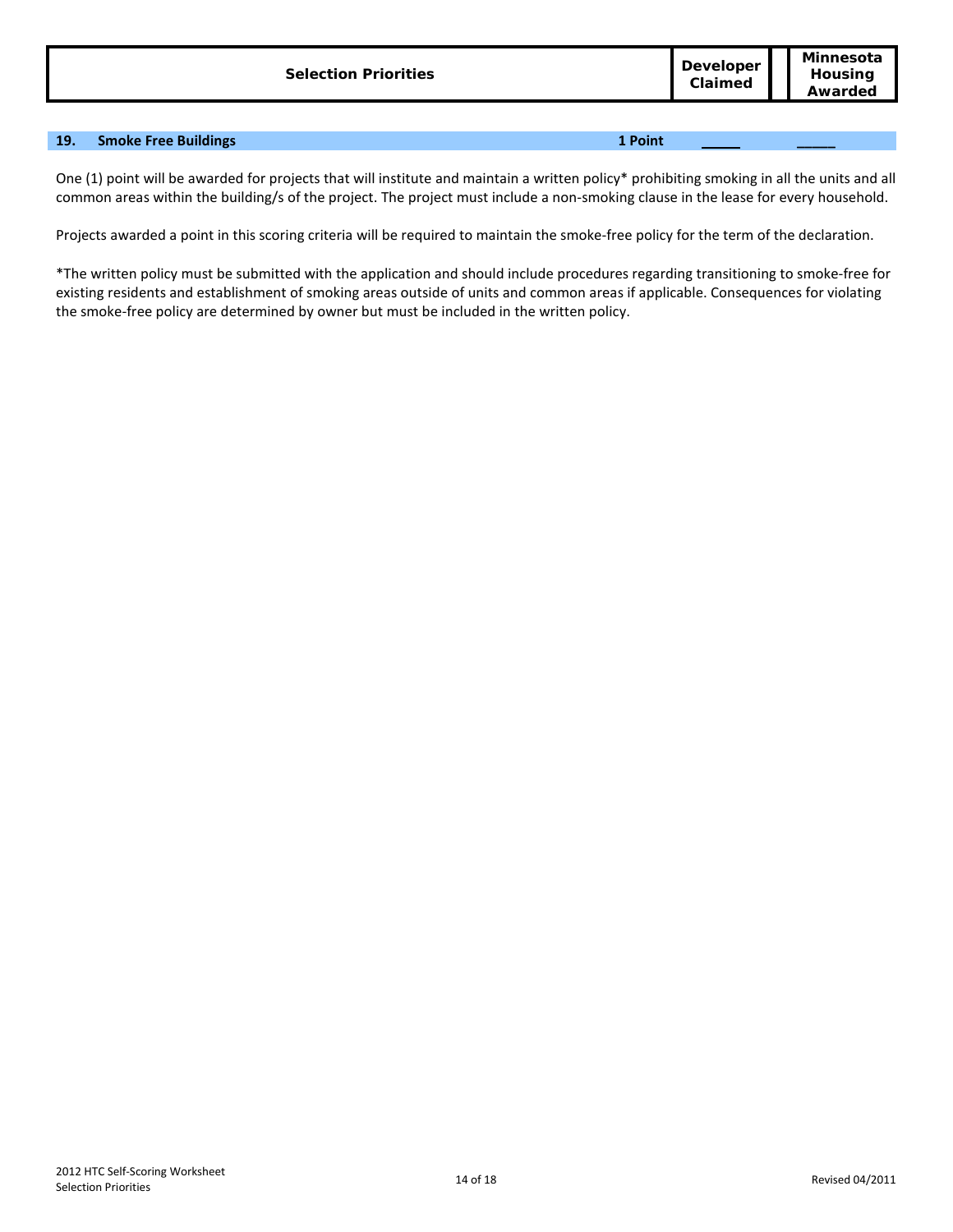|--|

### **1. Serves Lowest Income Tenants/Rent Reduction**

#### **5 to 13 Points**

**\_\_\_\_\_**

Scores are based on gross rent level including utilities before rental assistance. Eligible units must have rents affordable to households whose incomes do not exceed 30 percent or 50 percent of median income without rental assistance.

In addition to the elected income limit of 50 percent or 60 percent AMI for the full term of the declaration (refer to the Minimum Set-Aside), the applicant agrees to maintain deeper rent structuring for which selection points are requested.

Applicants may choose either option 1 or 2, and in addition, option 3 for the development. This selection will restrict rents only (tenant incomes will not be restricted to the 50 percent or 30 percent income level by claiming points in this section).

- $\Box$  Option 1 A project in which 100 percent of the HTC unit rents representing  $\Box$  units are in the county 50 percent HUD area median rent limit – *10 points*
- $\Box$  Option 2 A project in which at least 50 percent of the HTC unit rents representing  $\Box$  units are at the county 50 percent HUD area median rent limit – *5 points*

OR

 $\Box$  Option 3 – In addition to Option 1 or 2, a project that further restricts 30 percent of the above restricted units to the county 30 percent HUD area median rent limit representing \_\_\_\_\_\_\_ units - 3 additional points

# **NOTE**: **If points are claimed/awarded for this category, then no points may be claimed/awarded from the selection priority category of Rental Assistance for the same units.**

# **IMPORTANT**

All 50 percent rent restricted units must meet the 50 percent area median rent for a minimum of five years after the last placed in service date for any building in the property. After the five year period has expired, rent may be increased to the 60 percent rent limit over a three year period with increases not to exceed the amount listed in the table below, provided that more restrictive threshold, selection priority or funding requirements do not apply.

All 30 percent rent restricted units must meet the 30 percent area median rent for a minimum of five years after the last placed in service date for any building in the property. After the five year period has expired, rent may be increased to the 40 percent rent limit over a three-year period with increases not to exceed the amount listed in the table below, provided that more restrictive threshold, selection priority or funding requirements do not apply.

| <b>YEAR</b> | 30% of 50%<br><b>Rent Levels</b> | 30% of 30%<br><b>Rent Levels</b> |
|-------------|----------------------------------|----------------------------------|
| $1 - 5$     | 30% of 50%                       | 30% of 30%                       |
| 6           | 30% of 53%                       | 30% of 33%                       |
| 7           | 30% of 57%                       | 30% of 37%                       |
| 8           | 30% of 60%                       | 30% of 40%                       |

Minnesota Housing will incorporate these restrictions into the Declaration of Land Use Restrictive Covenants. The applicant must demonstrate to sole satisfaction of Minnesota Housing that the property can achieve these reduced rents and remain financially feasible [IRC § 42(m)(2)]. Points are contingent upon financial plans demonstrating feasibility, positive cash flow on a 15-year pro forma and gaining Minnesota Housing management approval (for management, operational expenses, and cash flow assumptions).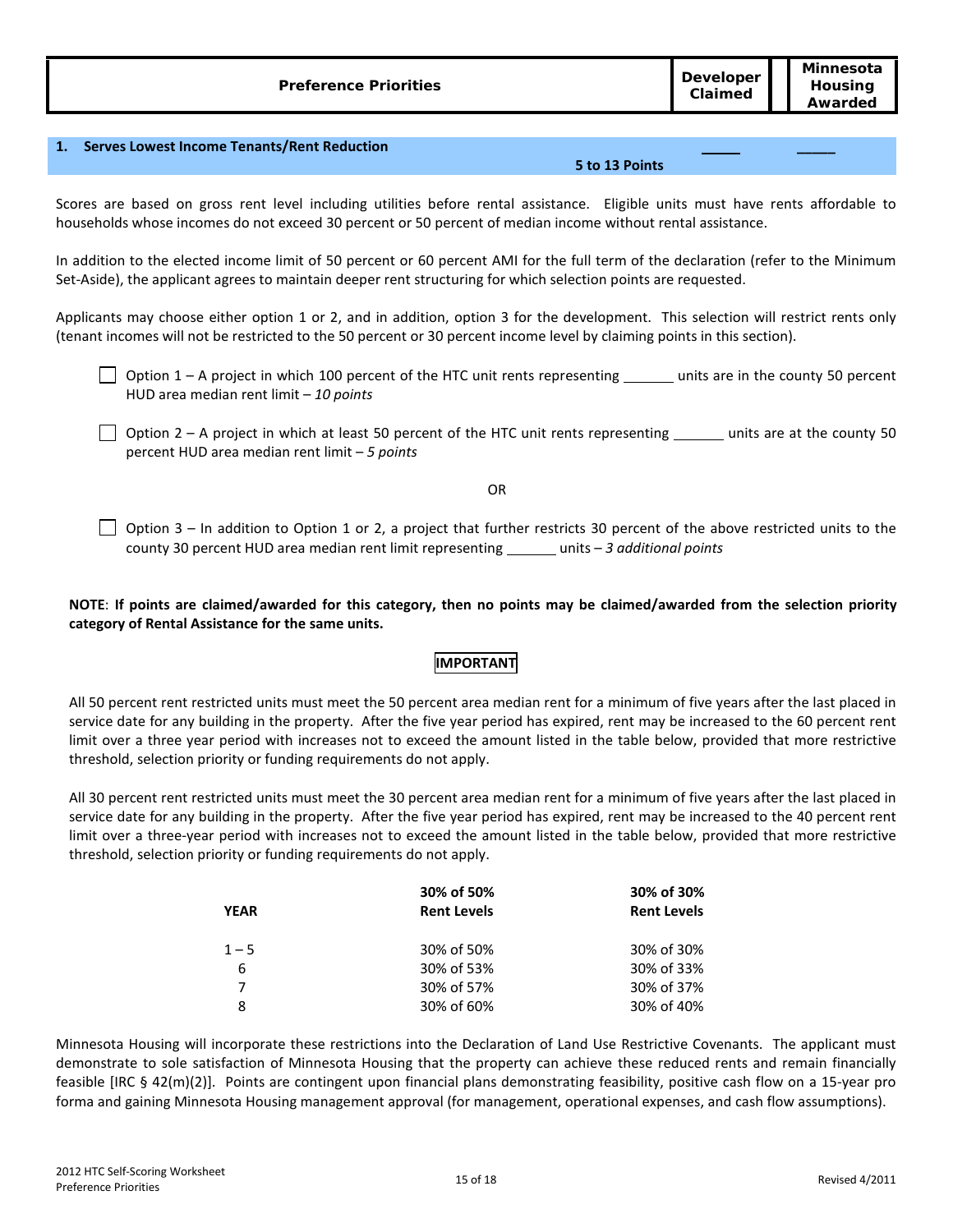# **2. Preservation of Federally Assisted Units 20 Points \_\_\_\_\_**

DEFINITION - Any housing receiving project based rental assistance, operating subsidies, or mortgage interest reduction payments. This includes public housing, Section 236 and Section 221(d)(3) interest reduction payments, and any development with project based Section 8, rent supplement, or rental assistance payments contract.

Preserves federally assisted low income housing which, due to mortgage prepayments or expiring rental assistance, would convert to market rate use or due to physical deterioration or deterioration of capacity of current ownership/management entity would lose its federal subsidies. Minnesota Housing, at its sole discretion, must agree that a market exists for a conversion to market rate housing.

# **In order to obtain the related points, the federally assisted housing must meet the following:**

- 1 Units must be considered at risk of losing assistance within two years of the Housing Tax Credit Application date as supported by information contained in the application and with final determinations made by Minnesota Housing.
- 2 Applicant must agree to continue renewals of existing project based housing subsidy payment contract for as long as the assistance is available.
- 3 Applicant must agree to maintain the Housing Tax Credit Units in the development for at least 30 years.

Except for "good cause" applicant must not evict existing subsidized residents and must continue to renew leases for those residents.

Following selection, developments awarded points through this category which have an identity of interest will be required to provide an as-is appraisal acceptable to Minnesota Housing to substantiate the acquisition price reflected in the application. Prices which are unsubstantiated or inconsistent with comparable current market pricing will be subject to re-evaluation and adjustment of the tax credits or RFP award, up to and including the total recapture of tax credits or RFP funds.

# **3. QCT/Community Revitalization 1 Point \_\_\_\_\_**

A point is awarded to projects that are located in a Qualified Census Tract (See Qualified Census Tract – Reference Materials Index) and are part of a concerted plan that provides for community revitalization. This must be evidenced by a letter from the city verifying that the proposed project is part of an approved community revitalization area as established by resolution or other legal action.

**Minnesota**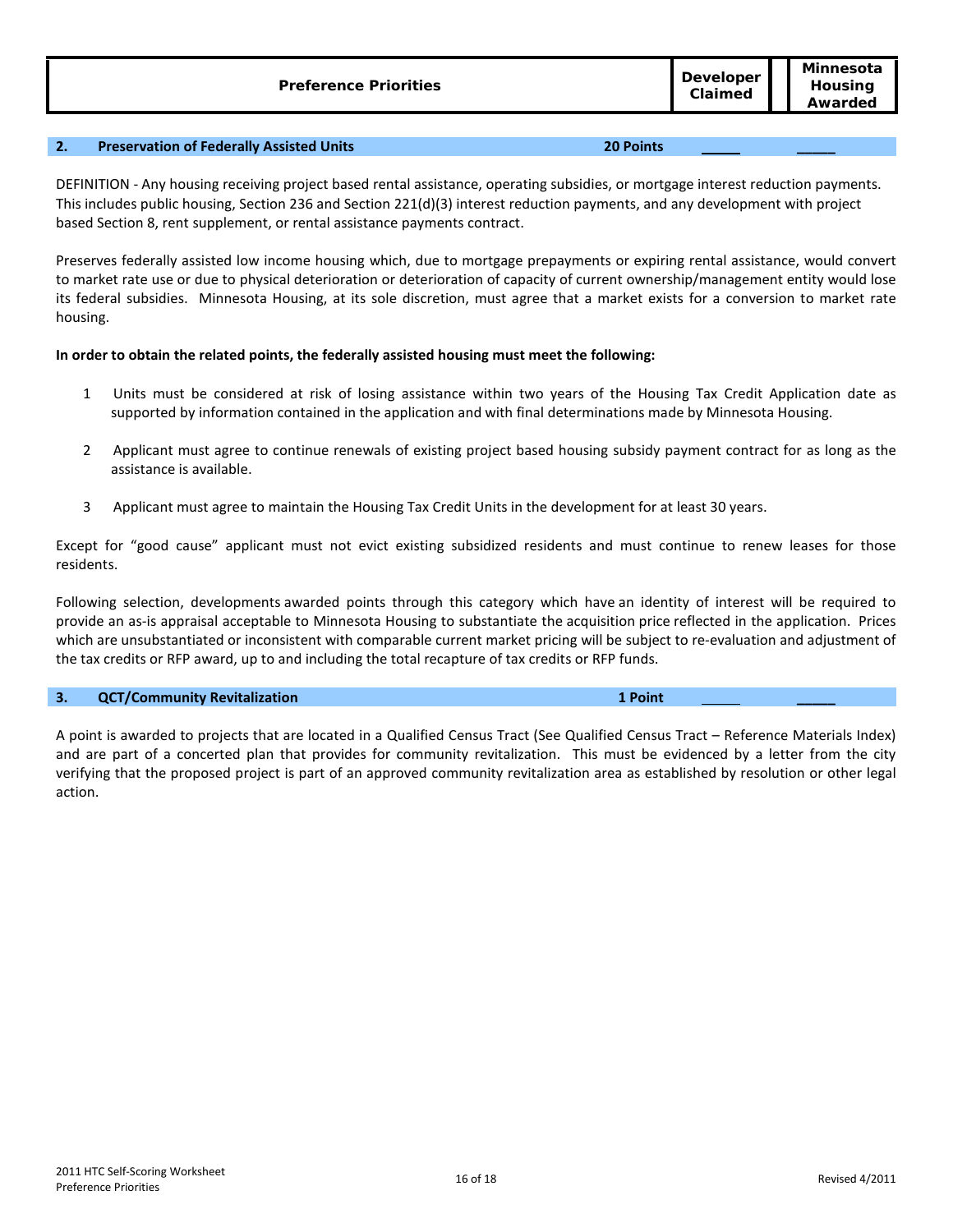| <b>Preference Priorities</b> | <b>Developer</b><br>Claimed | Minnesota<br><b>Housing</b><br>Awarded |
|------------------------------|-----------------------------|----------------------------------------|
|                              |                             |                                        |

#### **4. Rental Assistance 4 to 21 Points \_\_\_\_\_**

Priority is given to an owner that submits with the application a **fully executed binding commitment** (i.e. binding Resolution/binding Letter of Approval from the governing body) for project based rental assistance awarded in accordance with 24 CFR Ch. IX, Section 983.51. The assisted units must be located in buildings on the project site. **For the purpose of this section, if a proposal contains existing project based assisted units, these units will be counted towards meeting required Rental Assistance percentages.**

Rent for assisted units must be at or below Fair Market Rents (or appropriate payment standard for the project area). Receiving these points and agreeing to a minimum number of assisted units does not release owners from their obligations under the Minnesota Human Rights Act and Section 42 prohibiting refusal to lease to the holder of a voucher of eligibility under Section 8 of the United States Housing Act of 1937 because of the status of the prospective tenant as such a holder.

A current request for Minnesota Housing Rental Assistance will not receive Rental Assistance points. A past award of existing Rental Assistance will be counted toward meeting the required percentages. Indicate the applicable combinations of the below components. Points for A, B and C cannot be claimed in any combination.

- $\vert \ \vert$  (A) For developments agreeing to set aside and having the required binding commitment for at least 51 percent of the total units for project based rental assistance – *13 points*
- $\vert \ \vert$  (B) For developments agreeing to set aside and having the required binding commitment for at least 20 percent but under 51 percent of the total units for project based rental assistance – *10 points*
- $\vert \ \vert$  (C) For developments agreeing to set aside and having the required binding commitment for at least 10 percent but under 20 percent of the total units for the project based rental assistance – *6 points*
- $\vert \ \vert$  (D) For selection components A, B or C above, if, in addition, the above binding commitments are coupled with a binding commitment to provide the project based rental assistance for a minimum 10 year contract term – *4 points*
- $\vert\ \vert$  (E) For selection components A, B or C above, if, in addition, the above binding commitments are coupled with a binding commitment to provide the project based rental assistance for a 5 to 9 year contract term – 2 *points*

# **NOTE: If points are claimed/awarded for A, B, C, D or E above, then no points may be claimed/awarded from the preference priority categories of Serves Lowest-Income Tenants/Rent Reduction for the same units.**



To receive these points, the applicant must comply with all program requirements for the assistance for which priority points were given, including maintaining rents within the appropriate payment standard for the project area in which the project is located for the full compliance and extended use period of the housing tax credits.

# **As a condition of Carryover or 8609, the applicant must submit a copy of the fully executed contract for the project-based rental assistance to be included in the development.**

For project based rental assistance in conjunction with a binding commitment for an "extended term contract" at time of application the applicant must submit a binding commitment for the "extended term contract" for project based assistance for a minimum of 5 or 10 years which is signed by the Local Housing Authority or other similar entity. As a condition of Carryover or 8609, the applicant must submit a fully executed copy of the "extended term contract" for the project based assistance to be included in the development.

For Other Rental Assistance (e.g.., Section 8, portable tenant based, formal recommendation for McKinney Vento Shelter Plus Care rent assistance or other similar rent assistance programs approved by Minnesota Housing), at time of application the applicant must submit a letter of intent to cooperatively develop a housing plan/agreement which is signed by the applicant and Local Housing Authority or other similar entity along, with the completed Agreement to Utilize Public Housing and Section 8 Waiting Lists. As a condition of Carryover or 8609, the applicant must submit a fully executed copy of the cooperatively developed housing plan/agreement.